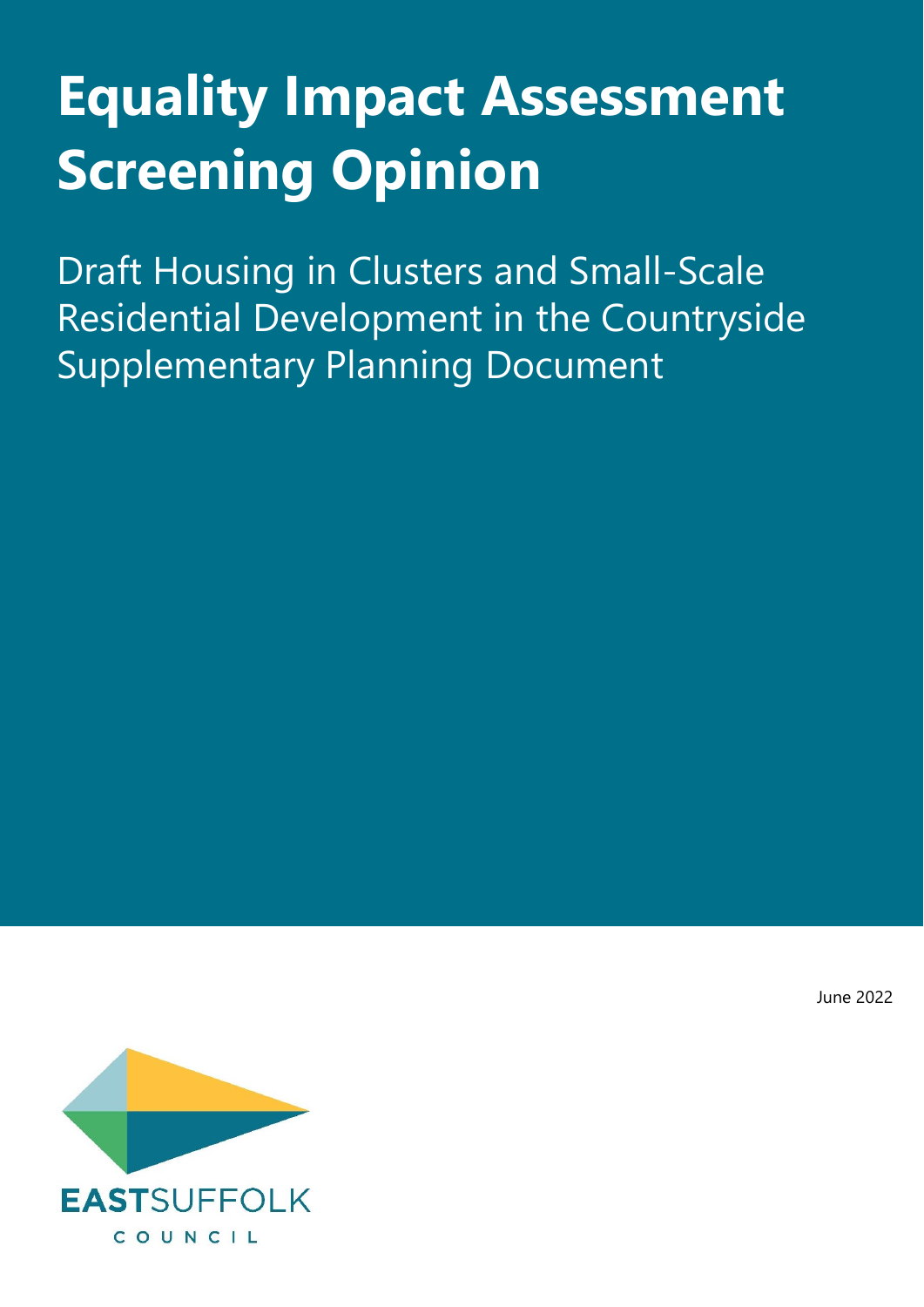# Introduction

- 1. It is the Council's duty under the Equality Act 2010 to undertake an Equality Impact Analysis at the time of formulating a decision, drafting a report, designing or amending a policy. This will ensure that the Council is considering and taking positive action where possible to promote access to services for all their communities, including their wider communities. The Equality Impact Assessment Screening Assessment will assess whether there is any impact upon any of the groups with protected characteristics under the Equalities Act, which are listed in the table below. If an adverse impact upon any of these groups is identified, then a full Equalities Impact Assessment will be required.
- 2. The Housing in Clusters and Small Scale Residential Development in the Countryside Supplementary Planning Document (SPD) seeks to provide guidance about the following Local Plan policies:
	- Policy SCLP5.4 Housing in Clusters in the Countryside (Suffolk Coastal Local Plan, 2020)
	- Policy WLP8.7 Small Scale Residential Development in the Countryside (Waveney Local Plan, 2019)
- 3. The document is subdivided into chapters, which are summarised below.

#### **Chapter 1 - Introduction**

4. This chapter provides an overview of the Local Plan policy context that informs the Housing in Clusters and Small-Scale Residential Development in the Countryside SPD. It summarises the two Local Plan policies that the SPD relates to: Suffolk Coastal Local Plan policy SCLP5.4 (Housing in Clusters in the Countryside) and Waveney Local Plan policy WLP8.7 (Small-Scale Residential Development in the Countryside).

#### **Chapter 2 – Suffolk Coastal Policy SCLP5.4: What is a Cluster?**

5. This chapter explains what is meant by a cluster in Suffolk Coastal Local Plan policy SCLP5.4 (Housing in Clusters in the Countryside). A cluster is a group of closely related houses (at least five) located outside of settlement boundaries, in other words in the Countryside. For the proposal to be applicable it should be located within a cluster. The purpose of this policy is to support a small amount of development in rural locations that do not benefit from the range of services found in defined towns and villages. This is to support the sustainability of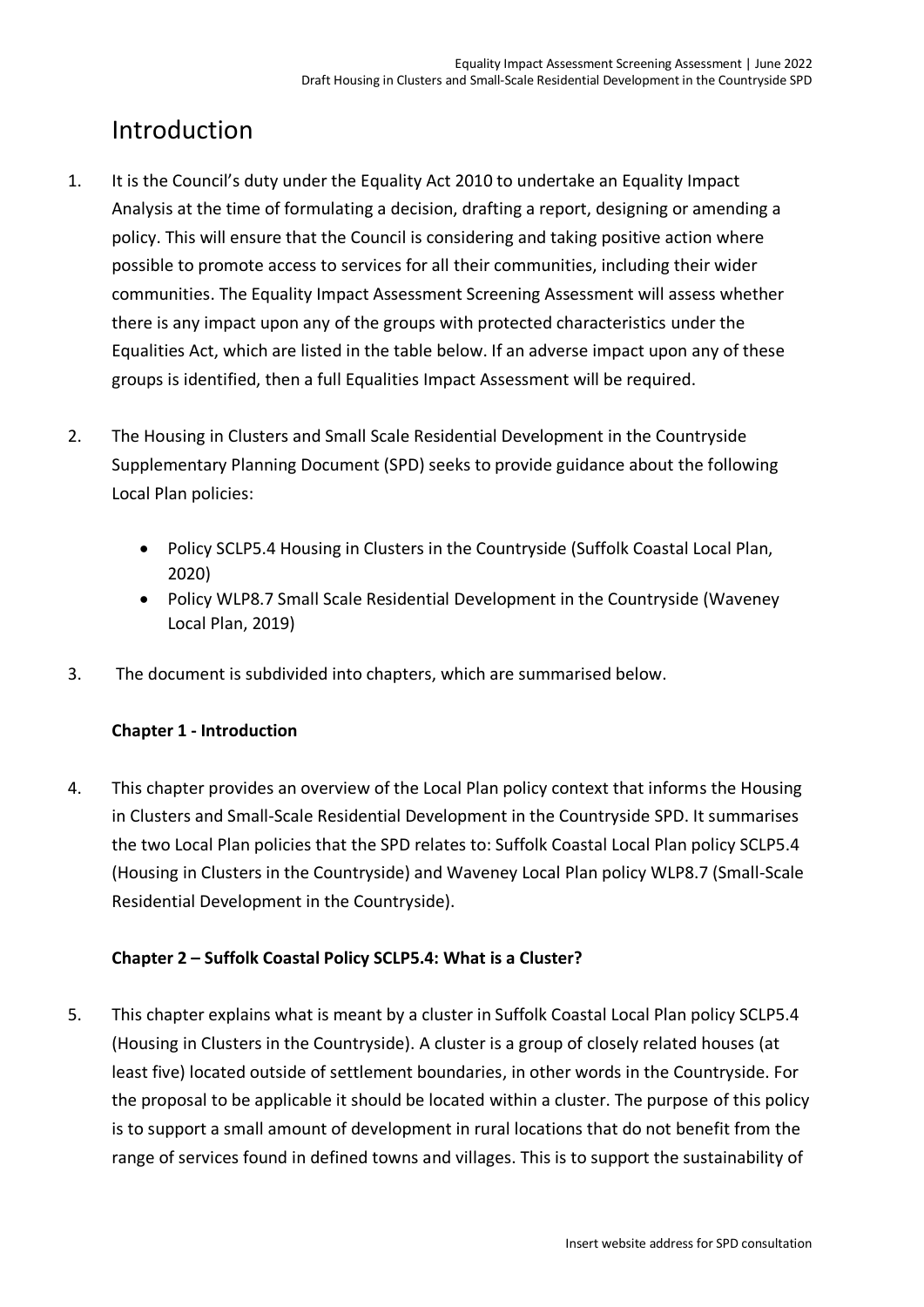rural areas. Chapter 2 provides guidance about the number of buildings within a cluster, how closely related to each other they should be.

#### **Chapter 3 – Waveney Local Plan WLP8.7: What is a Settlement in the Countryside?**

6. This chapter explains what is meant by settlement in the countryside under Waveney Local Plan Policy WLP8.7 (Small-Scale Residential Development in the Countryside). The policy does not specify the number of dwellings within a settlement in the countryside, but states that there should be multiple dwellings that are closely related. An isolated dwelling would not qualify as a settlement in the countryside. The aim of this policy is to allow a limited amount of development in the countryside and so help to ensure the sustainability of rural locations. Chapter 3 provides guidance about how closely related to each other buildings should be.

#### **Chapter 4 - Suffolk Coastal Local Plan SCLP5.4 Site Characteristics**

7. This chapter provides more detail about when a site would be classified as part of a cluster and could be suitable for development under the Local Plan policy.

#### **Chapter 5 - Waveney District Council Local Plan WLP8.7 Site Characteristics**

8. This chapter provides more detail about when a site would be classified as being part of a settlement in the countryside and could be suitable for development under the Local Plan policy.

#### **Chapter 6 - Character and Appearance**

9. This chapter provides guidance about how proposals for cluster developments and settlements in the countryside can be designed and built so as to have an acceptable impact upon the surrounding area. This includes guidance about ensuring that development has an acceptable impact upon the landscape, the design of the proposal and minimising cumulative impact.

#### **Chapter 7 - Public Consultation**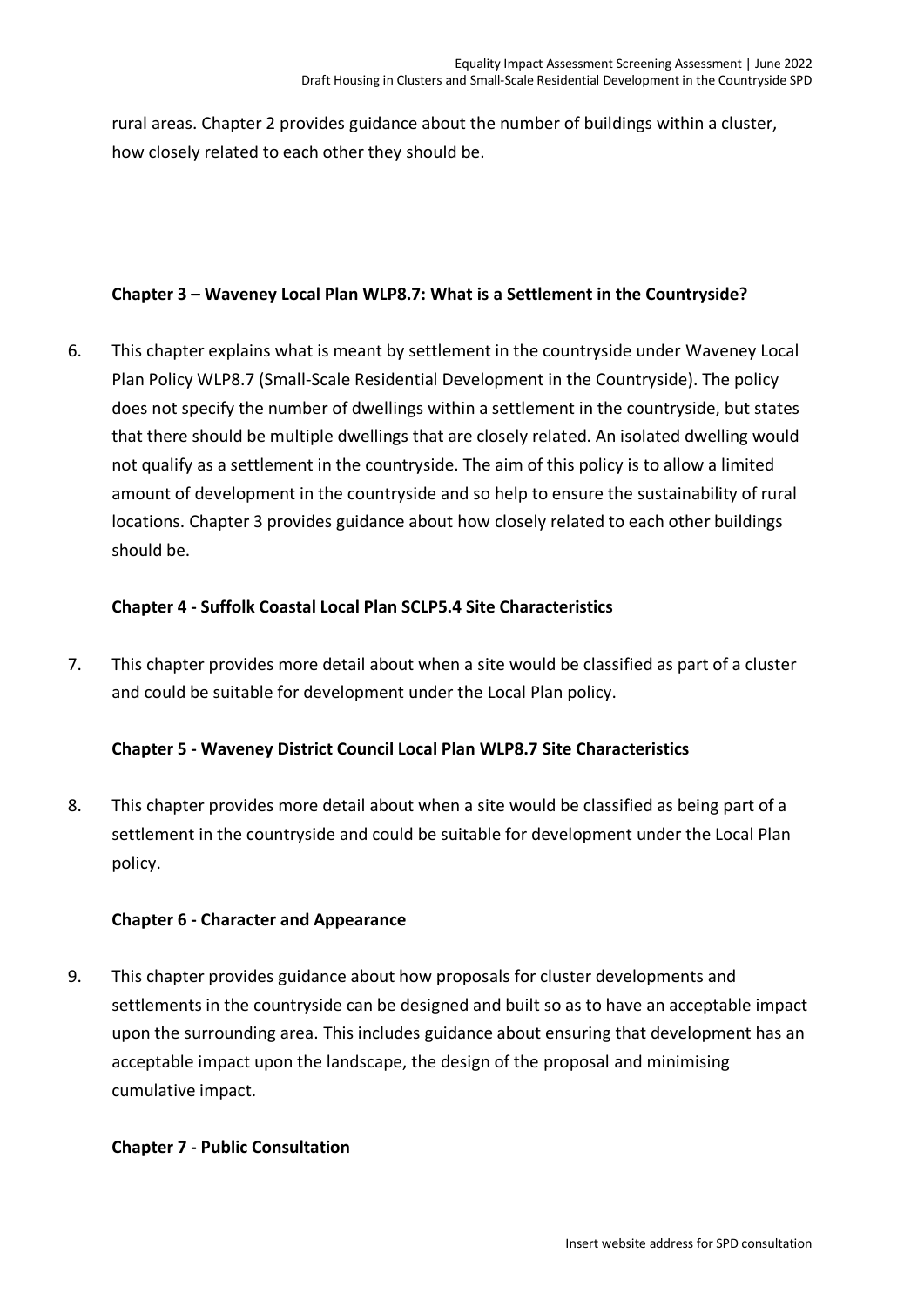10. This chapter provides guidance on public consultation requirements for housing clusters and small-scale residential development in the countryside. Key policy considerations are policy SCLP5.4, which states that proposals should meet local housing need and WLP8.7, which states that there should be demonstrable public support for the proposal.

#### **Chapter 8 - Other Policies**

- 11. This chapter provides guidance on other policies that may cross over with SCLP5.4 and WLP8.7 in certain situations. Although the Housing in Clusters and Small - Scale Residential Development in the Countryside SPD focuses on the requirements of Suffolk Coastal Local Plan policy SCLP5.4 and Waveney Local Plan policy WLP8.7, the Local Plans should be read as a whole. This means that there are other policies that should be considered when planning and deciding a residential development in the countryside. Of particular relevance other Local Plan policies that may need to be considered, depending on the circumstances, include those which relate to self-build and custom build housing, affordable housing, infill and garden development and former Land Association Settlement Holdings in Newbourne.
- 12. The Equality Act 2010 lists nine protected characteristics: age; disability; gender reassignment; marriage and civil partnership; pregnancy and maternity; race; religion or belief; sex; sexual orientation. East Suffolk Council has added a tenth characteristic, socioeconomic deprivation, in addition to the nine protected characteristics listed in the legislation. This reflects that pockets of deprivation that exist across East Suffolk.

|   | <b>Groups</b>        | <b>Likely Impact</b>  | <b>Reason for your decision</b>      |
|---|----------------------|-----------------------|--------------------------------------|
|   |                      | (positive/negative/no |                                      |
|   |                      | impact)               |                                      |
| a | Age (Includes        | No impact.            | The Housing in Clusters and Small-   |
|   | safeguarding issues) |                       | Scale Residential Development in     |
|   |                      |                       | the Countryside SPD provides         |
|   |                      |                       | guidance about small scale housing   |
|   |                      |                       | development in the countryside,      |
|   |                      |                       | which is located outside of towns    |
|   |                      |                       | and villages and specifically that   |
|   |                      |                       | which may come forward under         |
|   |                      |                       | policies SCLP5.4 and WLP8.7. It will |

# Screening of impact on different groups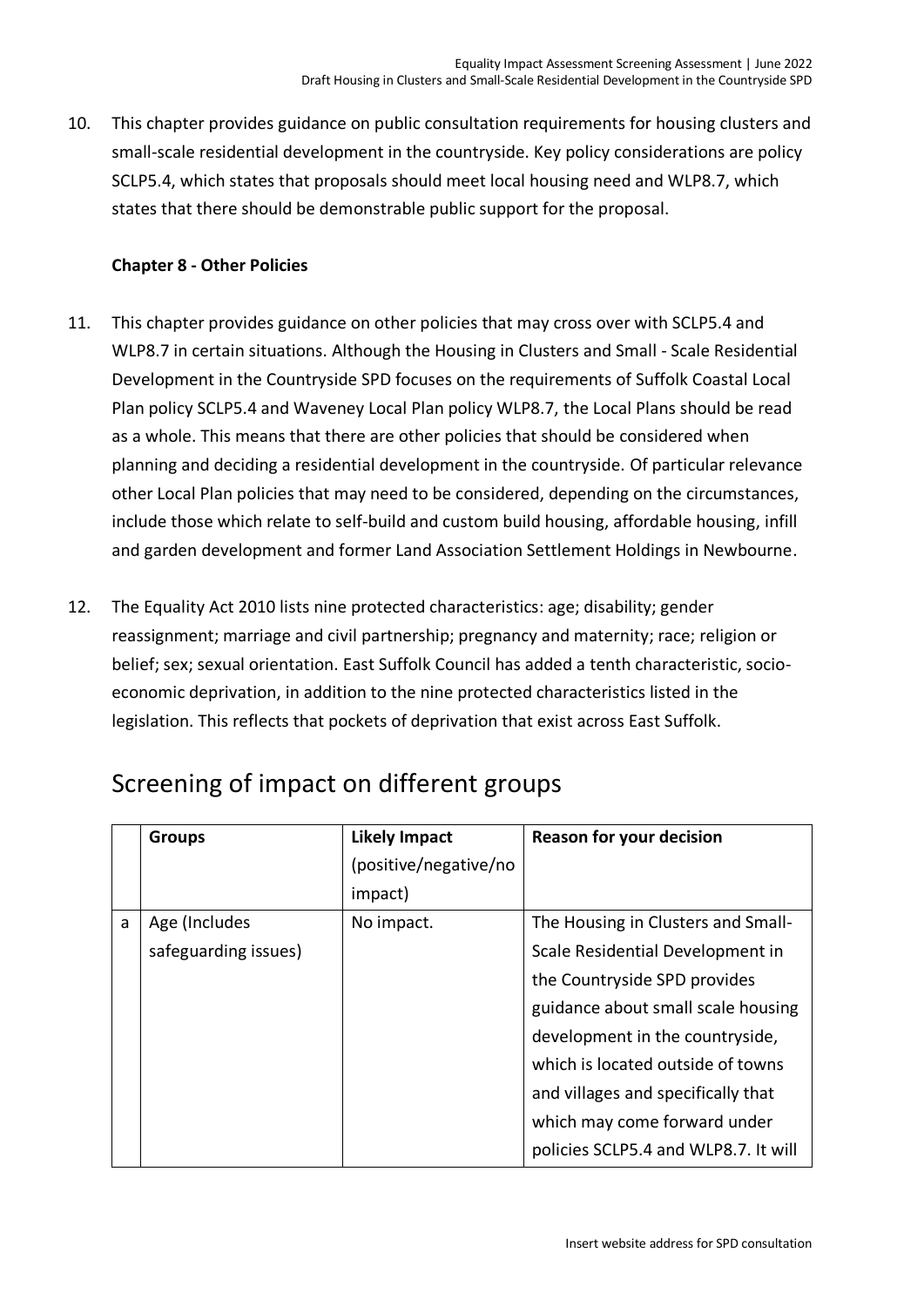|   |                     |            | therefore not discriminate against     |
|---|---------------------|------------|----------------------------------------|
|   |                     |            | this group. Consultation documents     |
|   |                     |            | will be available online, in libraries |
|   |                     |            | and in the Council's customer          |
|   |                     |            | service centres and the Council has    |
|   |                     |            | offered assistance in its publicity    |
|   |                     |            | material. The consultation will        |
|   |                     |            | therefore not discriminate against     |
|   |                     |            | those from different age groups.       |
| b | Disability          | No impact. | The Housing in Clusters and Small-     |
|   |                     |            | Scale Residential Development in       |
|   |                     |            | the Countryside SPD provides           |
|   |                     |            | guidance about small scale housing     |
|   |                     |            | development in the countryside,        |
|   |                     |            | which is located outside of towns      |
|   |                     |            | and villages and specifically that     |
|   |                     |            | which may come forward under           |
|   |                     |            | policies SCLP5.4 and WLP8.7. It will   |
|   |                     |            | therefore not discriminate against     |
|   |                     |            | this group. Consultation documents     |
|   |                     |            | will be available online, in libraries |
|   |                     |            | and in the Council's customer          |
|   |                     |            | service centres and the Council has    |
|   |                     |            | offered assistance in its publicity    |
|   |                     |            | material. The consultation will        |
|   |                     |            | therefore not discriminate against     |
|   |                     |            | those with a disability.               |
| C | Gender reassignment | No impact. | The Housing in Clusters and Small-     |
|   |                     |            | Scale Residential Development in       |
|   |                     |            | the Countryside SPD provides           |
|   |                     |            | guidance about small scale housing     |
|   |                     |            | development in the countryside,        |
|   |                     |            | which is located outside of towns      |
|   |                     |            | and villages and specifically that     |
|   |                     |            | which may come forward under           |
|   |                     |            | policies SCLP5.4 and WLP8.7. It will   |
|   |                     |            | therefore not discriminate against     |
|   |                     |            | this group. Consultation documents     |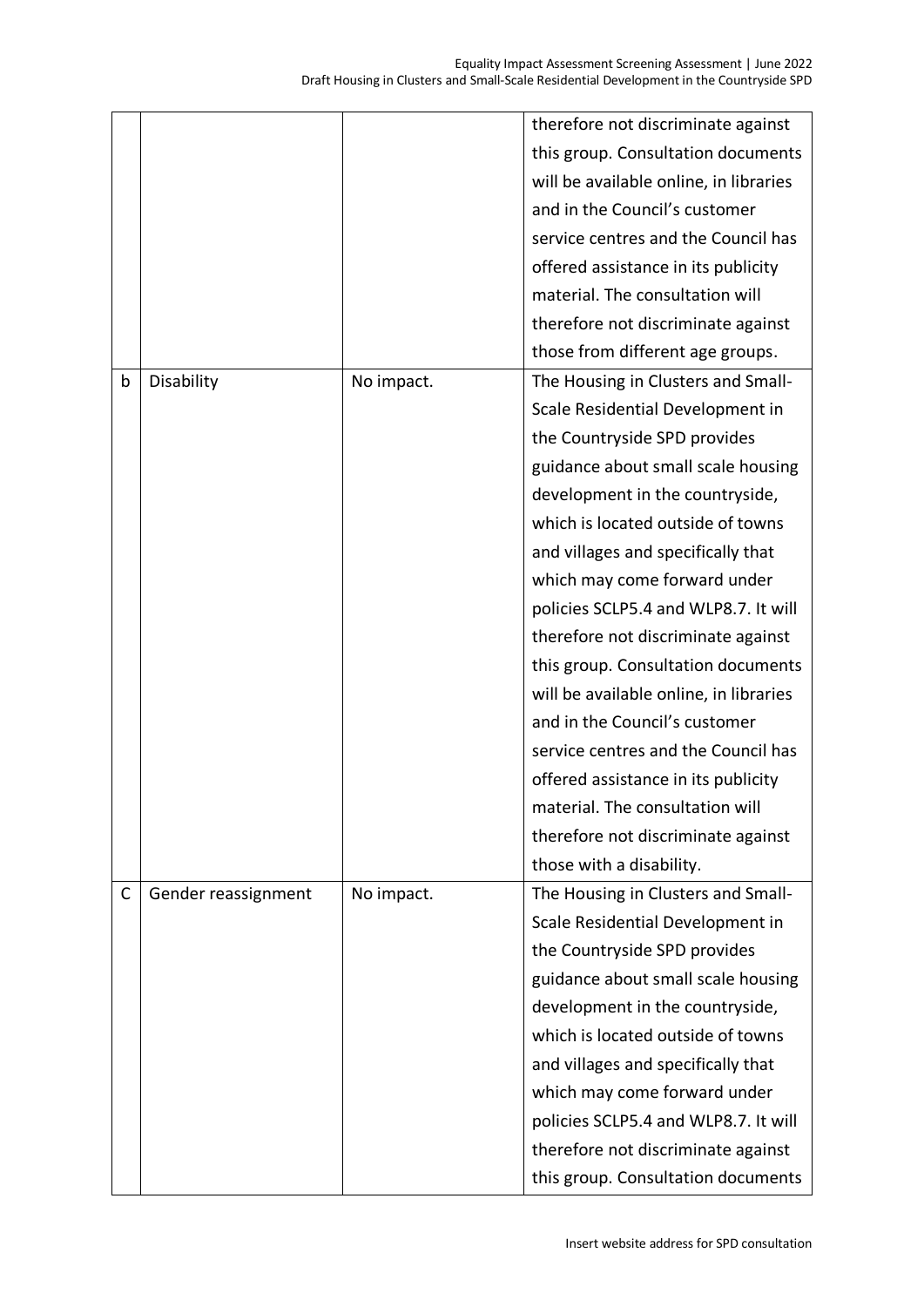|   |                    |            | will be available online, in libraries |
|---|--------------------|------------|----------------------------------------|
|   |                    |            | and in the Council's customer          |
|   |                    |            | service centres and the Council has    |
|   |                    |            | offered assistance in its publicity    |
|   |                    |            | material. The consultation will        |
|   |                    |            | therefore not discriminate against     |
|   |                    |            | those who have undergone gender        |
|   |                    |            | reassignment.                          |
| D | Marriage and Civil | No impact. | The Housing in Clusters and Small-     |
|   | Partnership        |            | Scale Residential Development in       |
|   |                    |            | the Countryside SPD provides           |
|   |                    |            | guidance about small scale housing     |
|   |                    |            | development in the countryside,        |
|   |                    |            | which is located outside of towns      |
|   |                    |            | and villages and specifically that     |
|   |                    |            | which may come forward under           |
|   |                    |            | policies SCLP5.4 and WLP8.7. It will   |
|   |                    |            | therefore not discriminate against     |
|   |                    |            | this group. Consultation documents     |
|   |                    |            | will be available online, in libraries |
|   |                    |            | and in the Council's customer          |
|   |                    |            | service centres and the Council has    |
|   |                    |            | offered assistance in its publicity    |
|   |                    |            | material. The consultation will        |
|   |                    |            | therefore not discriminate against     |
|   |                    |            | those who are married or in a civil    |
|   |                    |            | partnership.                           |
| E | Pregnancy and      | No impact. | The Housing in Clusters and Small-     |
|   | maternity          |            | Scale Residential Development in       |
|   |                    |            | the Countryside SPD provides           |
|   |                    |            | guidance about small scale housing     |
|   |                    |            | development in the countryside,        |
|   |                    |            | which is located outside of towns      |
|   |                    |            | and villages and specifically that     |
|   |                    |            | which may come forward under           |
|   |                    |            | policies SCLP5.4 and WLP8.7. It will   |
|   |                    |            | therefore not discriminate against     |
|   |                    |            | this group. Consultation documents     |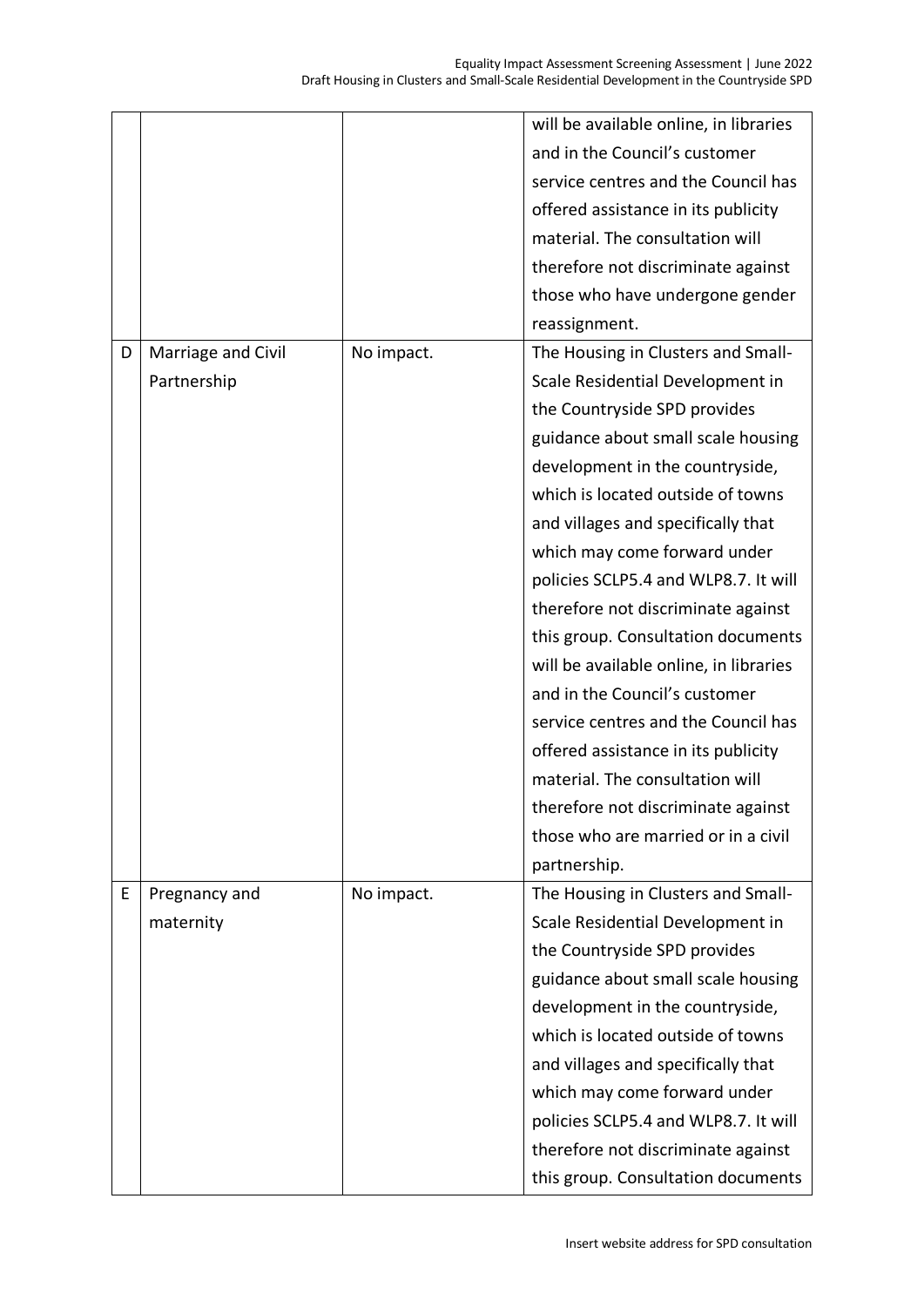|   |                    |            | will be available online, in libraries |
|---|--------------------|------------|----------------------------------------|
|   |                    |            | and in the Council's customer          |
|   |                    |            | service centres and the Council has    |
|   |                    |            | offered assistance in its publicity    |
|   |                    |            | material. The consultation will        |
|   |                    |            | therefore not discriminate against     |
|   |                    |            | those who are pregnant or on           |
|   |                    |            | maternity leave.                       |
| F | Race               | No impact. | The Housing in Clusters and Small-     |
|   |                    |            | Scale Residential Development in       |
|   |                    |            | the Countryside SPD provides           |
|   |                    |            | guidance about small scale housing     |
|   |                    |            | development in the countryside,        |
|   |                    |            | which is located outside of towns      |
|   |                    |            | and villages and specifically that     |
|   |                    |            | which may come forward under           |
|   |                    |            | policies SCLP5.4 and WLP8.7. It will   |
|   |                    |            | therefore not discriminate against     |
|   |                    |            | this group. Consultation documents     |
|   |                    |            | will be available online, in libraries |
|   |                    |            | and in the Council's customer          |
|   |                    |            | service centres and the Council has    |
|   |                    |            | offered assistance in its publicity    |
|   |                    |            | material. The consultation will        |
|   |                    |            | therefore not discriminate against     |
|   |                    |            | those from different racial groups.    |
| G | Religion or Belief | No impact. | The Housing in Clusters and Small-     |
|   |                    |            | Scale Residential Development in       |
|   |                    |            | the Countryside SPD provides           |
|   |                    |            | guidance about small scale housing     |
|   |                    |            | development in the countryside,        |
|   |                    |            | which is located outside of towns      |
|   |                    |            | and villages and specifically that     |
|   |                    |            | which may come forward under           |
|   |                    |            | policies SCLP5.4 and WLP8.7. It will   |
|   |                    |            | therefore not discriminate against     |
|   |                    |            | this group. Consultation documents     |
|   |                    |            | will be available online, in libraries |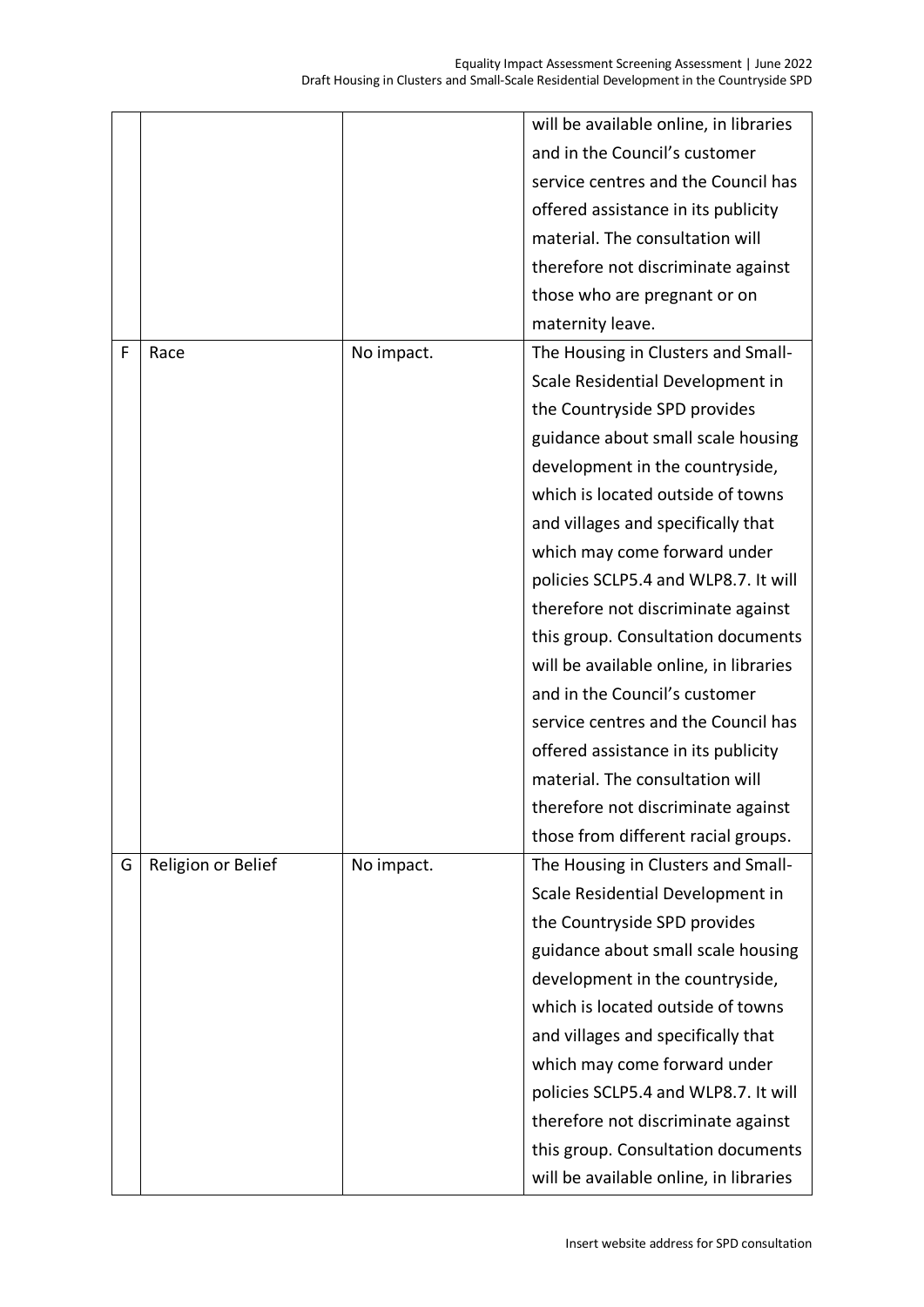|   |                    |            | and in the Council's customer          |
|---|--------------------|------------|----------------------------------------|
|   |                    |            | service centres and the Council has    |
|   |                    |            | offered assistance in its publicity    |
|   |                    |            | material. The consultation will        |
|   |                    |            | therefore not discriminate against     |
|   |                    |            | those from different religions or      |
|   |                    |            | beliefs.                               |
| н | Sex                | No impact. | The Housing in Clusters and Small-     |
|   |                    |            | Scale Residential Development in       |
|   |                    |            | the Countryside SPD provides           |
|   |                    |            | guidance about small scale housing     |
|   |                    |            | development in the countryside,        |
|   |                    |            | which is located outside of towns      |
|   |                    |            | and villages and specifically that     |
|   |                    |            | which may come forward under           |
|   |                    |            | policies SCLP5.4 and WLP8.7. It will   |
|   |                    |            | therefore not discriminate against     |
|   |                    |            | this group. Consultation documents     |
|   |                    |            | will be available online, in libraries |
|   |                    |            | and in the Council's customer          |
|   |                    |            | service centres and the Council has    |
|   |                    |            | offered assistance in its publicity    |
|   |                    |            | material. The consultation will        |
|   |                    |            | therefore not discriminate in terms    |
|   |                    |            | of sexual identify.                    |
| I | Sexual orientation | No impact. | The Housing in Clusters and Small-     |
|   |                    |            | Scale Residential Development in       |
|   |                    |            | the Countryside SPD provides           |
|   |                    |            | guidance about small scale housing     |
|   |                    |            | development in the countryside,        |
|   |                    |            | which is located outside of towns      |
|   |                    |            | and villages and specifically that     |
|   |                    |            | which may come forward under           |
|   |                    |            | policies SCLP5.4 and WLP8.7. It will   |
|   |                    |            | therefore not discriminate against     |
|   |                    |            | this group. Consultation documents     |
|   |                    |            | will be available online, in libraries |
|   |                    |            | and in the Council's customer          |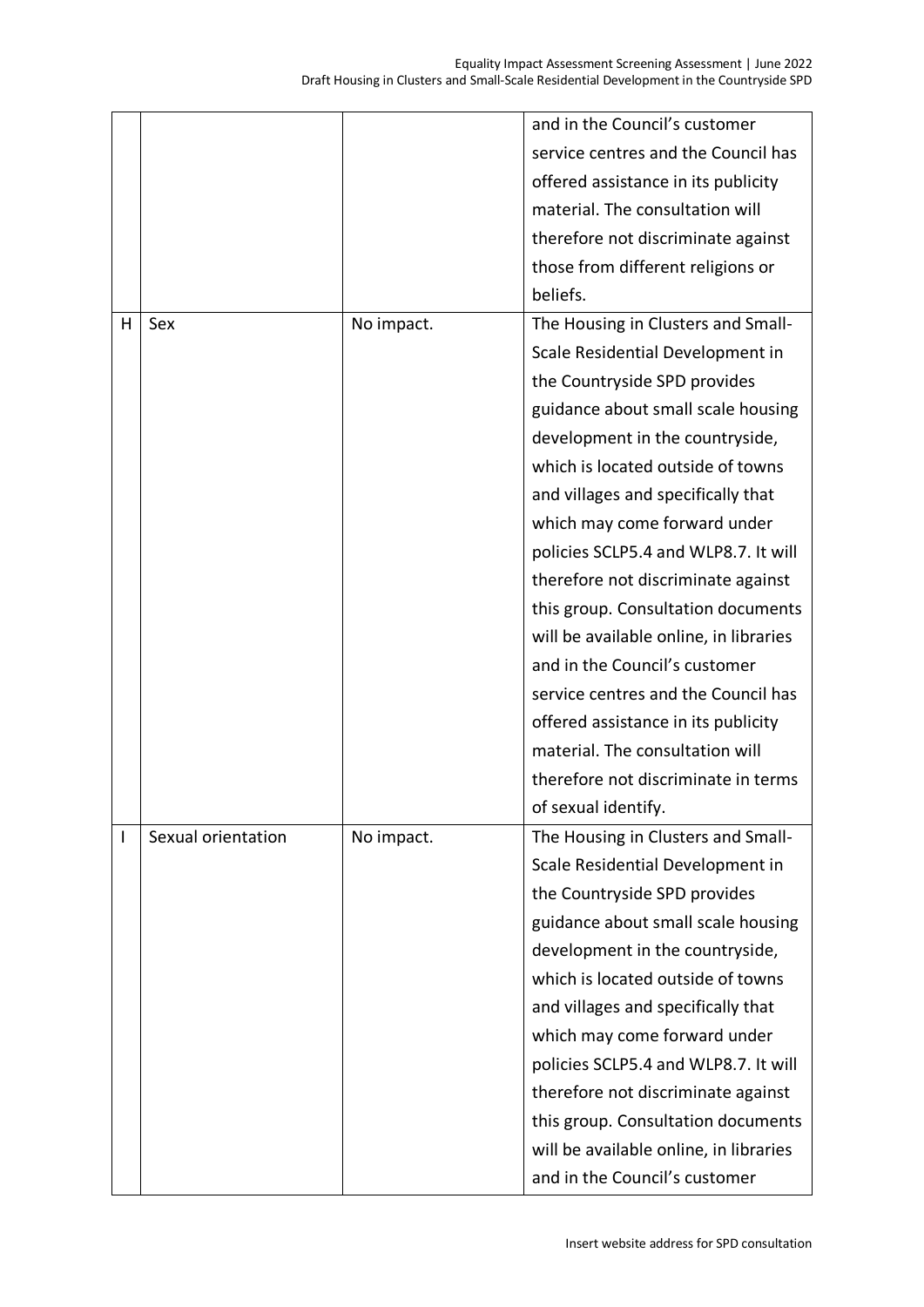|   |                |            | service centres and the Council has    |
|---|----------------|------------|----------------------------------------|
|   |                |            | offered assistance in its publicity    |
|   |                |            | material. The consultation will        |
|   |                |            | therefore not discriminate in terms    |
|   |                |            | of sexual orientation.                 |
| J | Socio-economic | No impact. | The Housing in Clusters and Small-     |
|   | deprivation    |            | Scale Residential Development in       |
|   |                |            | the Countryside SPD provides           |
|   |                |            | guidance about small scale housing     |
|   |                |            | development in the countryside,        |
|   |                |            | which is located outside of towns      |
|   |                |            | and villages and specifically that     |
|   |                |            | which may come forward under           |
|   |                |            | policies SCLP5.4 and WLP8.7. It will   |
|   |                |            | therefore not discriminate against     |
|   |                |            | this group. Consultation documents     |
|   |                |            | will be available online, in libraries |
|   |                |            | and in the Council's customer          |
|   |                |            | service centres and the Council has    |
|   |                |            | offered assistance in its publicity    |
|   |                |            | material. The consultation will        |
|   |                |            | therefore not discriminate against     |
|   |                |            | those who are experiencing social      |
|   |                |            | or economic deprivation.               |

## Consultation and Engagement

There was an initial process of consultation that guided the preparation of the Housing in Clusters and Small Scale Residential Development in the Countryside SPD. The initial consultation was undertaken using online workshops for specific groups and organisations to provide feedback on their experience of using the policies:

- Town and Parish Councils in East Suffolk (31<sup>st</sup> March 2022)
- Agents and developers working in East Suffolk (28<sup>th</sup> March 2022)
- East Suffolk Councillors (9<sup>th</sup> May 2022)

Invitations were sent to all Town and Parish Councils in East Suffolk and agents and developers registered on the East Suffolk Local Plan Mailing List. The number of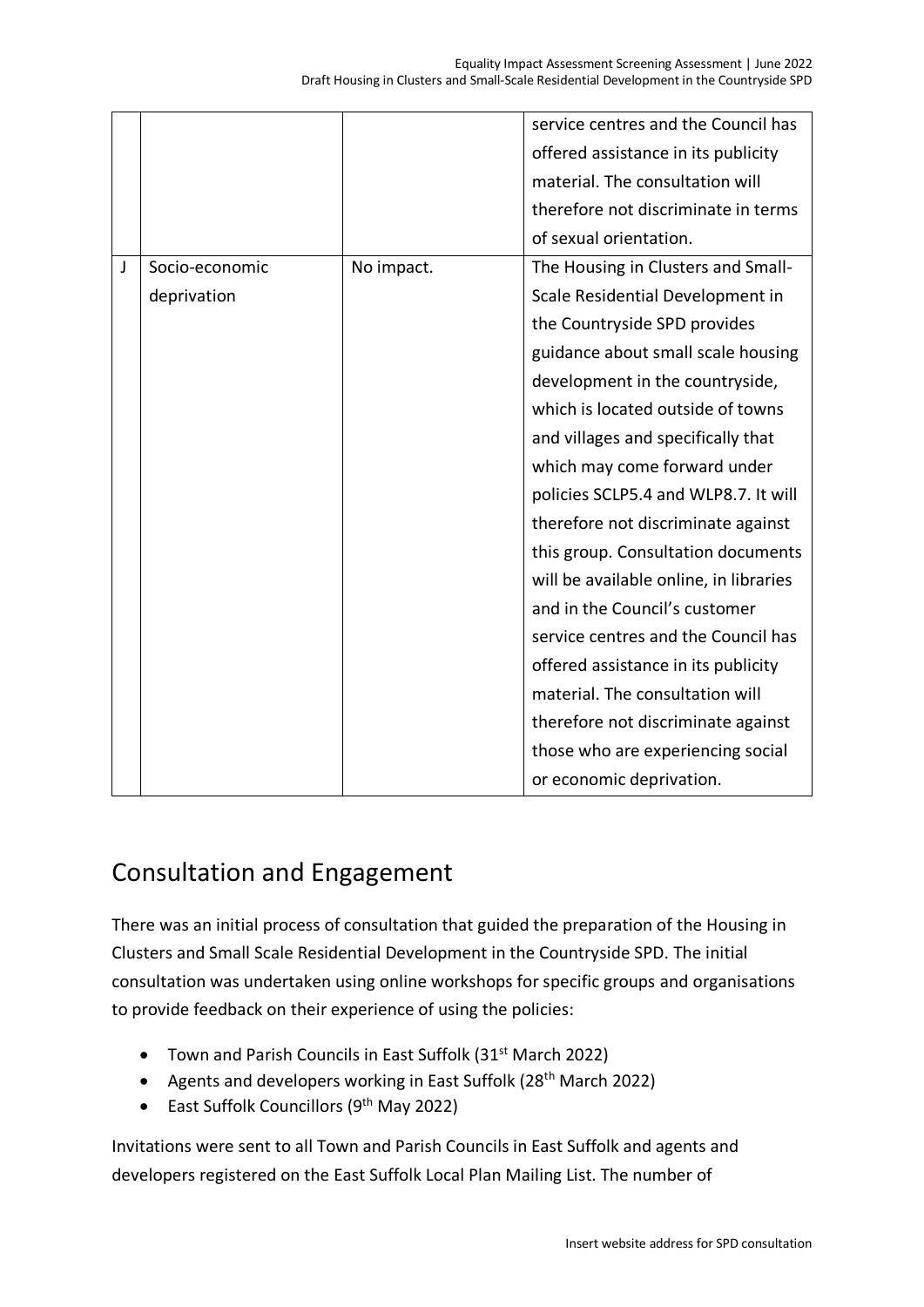representatives was limited to one per Town or Parish Council or one per organisation (agents & developers) to ensure all attending had the opportunity to express their views. Workshops were held via Microsoft Teams.

All East Suffolk Councillors were invited to a workshop session on Monday  $9<sup>th</sup>$  May 2022 (6-8pm) held via Zoom.

The format of each workshop included an overview of each of the policies; the scope and timescales of the SPD followed by an interactive session. The Councillors session outlined the feedback from the earlier workshops and sought further feedback on how the SPD could provide further guidance.

A formal public consultation will take place from 17<sup>th</sup> June to 5<sup>th</sup> August 2022 on the Draft Housing Clusters and Small-Scale Residential Development in the Countryside SPD. This consultation will last a total of seven weeks. An extra week has been added to the duration of the consultation to take account of the latter part of the consultation overlapping with the summer holidays. Consultation letters and emails will be sent to consultees on the Council's planning policy mailing list. A press release will be released covering the consultation. The planning policy mailing list includes Town and Parish Councils, Suffolk County Council, East Suffolk Councillors, neighbouring district Councils including the Broads Authority, developers, agents, landowners, business associations, civic societies, infrastructure providers, and members of the public.

Copies of consultation documents will be available online, and hard copies made available for inspection in libraries and in the Council's customer service centres.

Anyone who is unable to view the consultation documents online, in libraries or in the Customer Service Centres can contact the Planning Policy and Delivery Team, and the publicity material provides contact details and an offer of assistance.

## Presentation in Different Languages

As part of a seven-week period of formal consultation, the document will be published on the Council's website, with hard copies available on request for those unable to access it online. The document may be requested in a different language. When such requests are received the Customer Services Team will be involved with ensuring this request is actioned.

# Proposed Changes